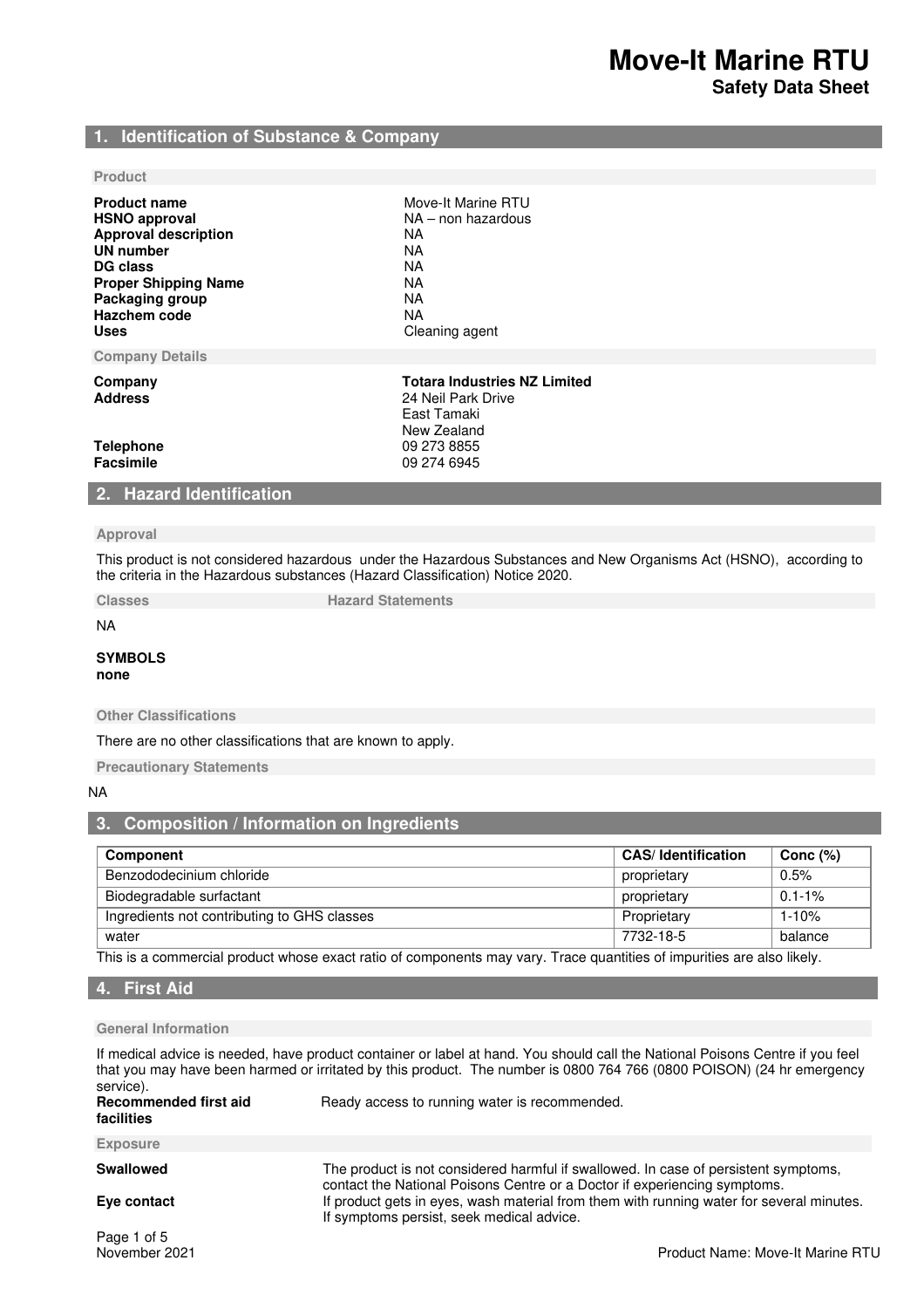# **Move-It Marine RTU Safety Data Sheet**

| <b>Skin contact</b><br><b>Inhaled</b>                                                                           | This product is non-irritating to skin. No further measures should be required.<br>Generally, inhalation of fumes is unlikely to result in adverse health effects. If coughing,<br>dizziness or shortness of breath is experienced, remove the patient to fresh air<br>immediately. If patient is unconscious, place in the recovery position (on the side) for<br>transport and contact a doctor. |
|-----------------------------------------------------------------------------------------------------------------|----------------------------------------------------------------------------------------------------------------------------------------------------------------------------------------------------------------------------------------------------------------------------------------------------------------------------------------------------------------------------------------------------|
| <b>Advice to Doctor</b>                                                                                         |                                                                                                                                                                                                                                                                                                                                                                                                    |
| Treat symptomatically                                                                                           |                                                                                                                                                                                                                                                                                                                                                                                                    |
| 5. Firefighting Measures                                                                                        |                                                                                                                                                                                                                                                                                                                                                                                                    |
| Fire and explosion hazards:<br>Suitable extinguishing<br>substances:<br>Unsuitable extinguishing<br>substances: | There are no specific risks for fire/explosion for this chemical. It is non-flammable.<br>Carbon dioxide, extinguishing powder or water jet. Fight larger fires with water jet or<br>alcohol resistant foam.<br>Unknown.                                                                                                                                                                           |
| <b>Products of combustion:</b>                                                                                  | Hydrogen chloride gas, nitrogen oxides, carbon dioxide, and if combustion is incomplete,<br>carbon monoxide and smoke. Water. May form toxic mixtures in air and may<br>accumulate in sumps, pits and other low-lying spaces, forming potentially explosive<br>mixtures.                                                                                                                           |
| <b>Protective equipment:</b><br>Hazchem code:                                                                   | No special measures are required.<br>NA.                                                                                                                                                                                                                                                                                                                                                           |

|  | 6. | <b>Accidental Release Measures</b> |  |  |
|--|----|------------------------------------|--|--|
|--|----|------------------------------------|--|--|

| <b>Containment</b><br><b>Emergency procedures</b> | In all cases design storage to prevent discharge to storm water.<br>If a significant spill occurs: Stop leak if safe/necessary; Isolate area. Collect spill – see<br>below; Transfer to container for disposal. Dispose of according to guidelines below<br>(Section 13).                                                               |
|---------------------------------------------------|-----------------------------------------------------------------------------------------------------------------------------------------------------------------------------------------------------------------------------------------------------------------------------------------------------------------------------------------|
| Clean-up method                                   | Use absorbent (soil, sand or other inert material). Rags are not recommended for the<br>clean-up of spills, as they may create fire or environmental hazard. Collect and seal in<br>properly labelled containers or drums for disposal. If contamination of crops, sewers or<br>waterways has occurred advise local emergency services. |
| <b>Disposal</b>                                   | Mop up and collect recoverable material into labelled containers for recycling or salvage.<br>Recycle containers wherever possible. This material may be suitable for approved<br>landfill. Dispose of only in accord with all regulations.                                                                                             |
| <b>Precautions</b>                                | No special protective clothing is normally necessary.                                                                                                                                                                                                                                                                                   |
| 7. Storage & Handling                             |                                                                                                                                                                                                                                                                                                                                         |
| <b>Storage</b>                                    | Avoid storage of harmful substances with food. Store out of reach of children.<br>Containers should be kept closed in order to minimise contamination. Keep from<br>extreme heat and open flames. Avoid contact with incompatible substances as listed in<br>Section 10.                                                                |
| <b>Handling</b>                                   | Keep exposure to a minimum, and minimise the quantities kept in work areas. See<br>section 8 with regard to personal protective equipment requirements.                                                                                                                                                                                 |

**8. Exposure Controls / Personal Protective Equipment** 

### **Workplace Exposure Standards**

A workplace exposure standard (WES) has not been established by WorkSafe NZ for this product. There is a general limit of 3mg/m<sup>3</sup> for respirable particulates and 10mg/m<sup>3</sup> for inhalable particulates when limits have not otherwise been established. **NZ Workplace Exposure Stds Ingredient**<br> **Ingredient**<br> **Inglese Sma/m<sup>3</sup><br>
Sma/m<sup>3</sup><br>
data unavailable** triethanolamine

### **Engineering Controls**

In industrial situations, it is expected that employee exposure to hazardous substances will be controlled to a level as far below the WES as practicable by applying the hierarchy of control required by the Health and Safety at Work Act (2015) and the Health and Safety at Work (General Risk and Workplace Management) Regulations 2016. Exposure can be reduced by process modification, use of local exhaust ventilation, capturing substances at the source, or other methods. If you believe air borne concentrations of mists, dusts or vapours are high, you are advised to modify processes or increase ventilation.

**Personal Protective Equipment** 

**Eyes** Protective eyewear is not normally necessary when using this product. However, it always prudent to use protective eyewear if splashes are likely.

**Skin Protective gloves and clothing are not normally necessary. However, it is prudent to sell and protective gloves and clothing are not normally necessary. However, it is prudent to** wear gloves when handling chemicals in bulk or for an extended period of time.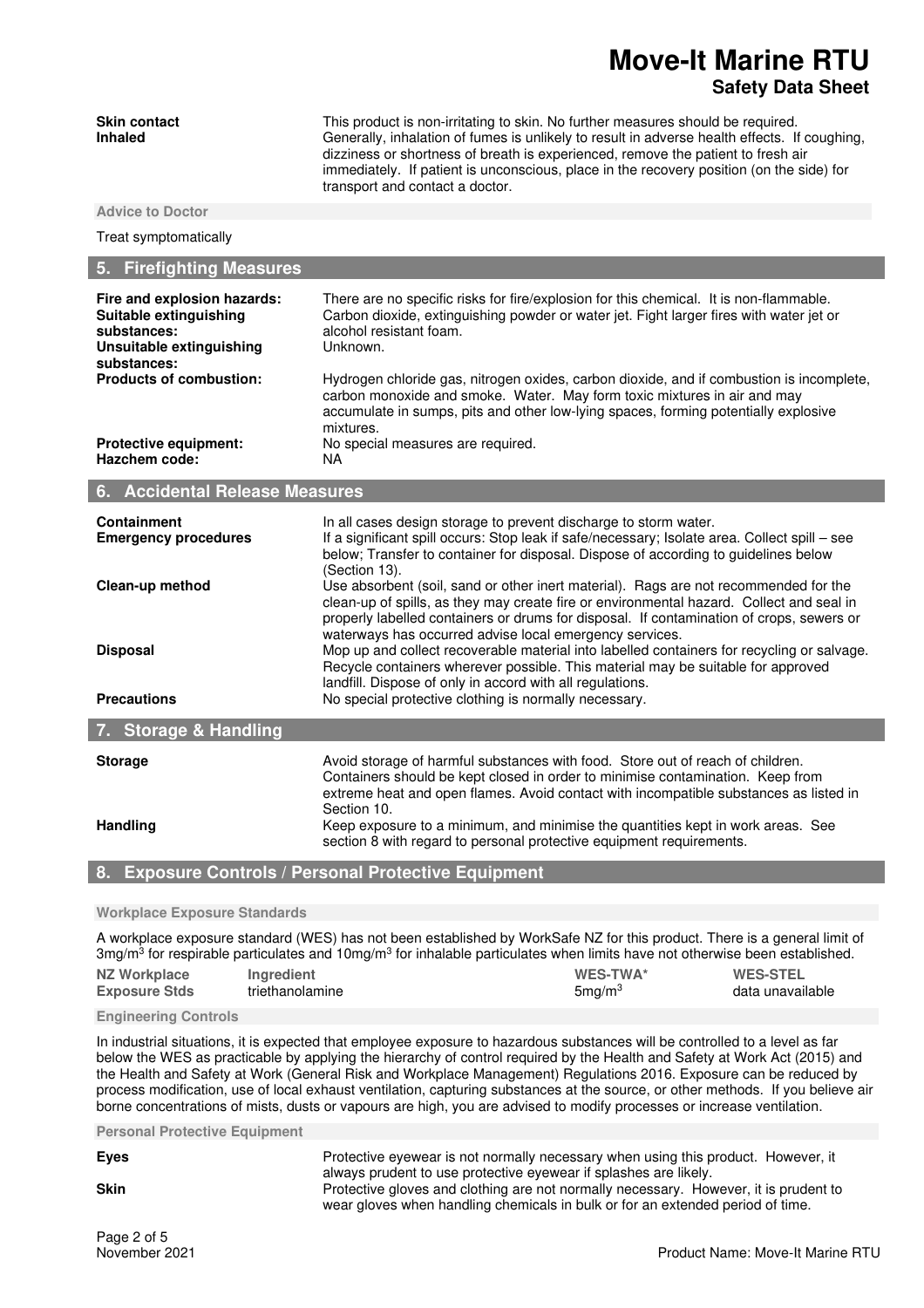# **Move-It Marine RTU Safety Data Sheet**

**Respiratory Respirator is not required under normal use. Ensure adequate natural ventilation. If** product is being used in confined conditions, the use of a mask or respirator may be preferred.

**WES Additional Information** 

### Not applicable

# **9. Physical & Chemical Properties**

| Appearance                       | yellow liquid                                   |
|----------------------------------|-------------------------------------------------|
| Odour                            | lemon scent                                     |
| рH                               | $<$ 11.5                                        |
| Vapour pressure                  | no data                                         |
| <b>Viscosity</b>                 | no data                                         |
| <b>Boiling point</b>             | no data                                         |
| <b>Volatile materials</b>        | no data                                         |
| Freezing / melting point         | no data                                         |
| <b>Solubility</b>                | soluble in water                                |
| Specific gravity / density       | $\sim$ 1.08g/cm <sup>3</sup> at 20 $^{\circ}$ C |
| <b>Flash point</b>               | not flammable                                   |
| Danger of explosion              | not explosive                                   |
| <b>Auto-ignition temperature</b> | no data                                         |
| Upper & lower flammable limits   | no data                                         |
| <b>Corrosiveness</b>             | non corrosive                                   |
| ___                              |                                                 |

# **10. Stability & Reactivity**

| <b>Stability</b><br>Conditions to be avoided                        | Stable<br>Containers should be kept closed in order to avoid contamination. Keep from extreme<br>heat and open flames. |
|---------------------------------------------------------------------|------------------------------------------------------------------------------------------------------------------------|
| Incompatible groups<br><b>Substance Specific</b><br>Incompatibility | Strong oxidisers<br>none known                                                                                         |
| <b>Hazardous decomposition</b><br>products                          | Fire may cause evolution of: Hydrogen chloride gas, nitrogen oxides.                                                   |
| <b>Hazardous reactions</b>                                          | none known                                                                                                             |

# **11. Toxicological Information**

## **Summary**

IF SWALLOWED: may cause irritation to mouth and throat. Large quantities may cause stomach pains, nausea, vomiting and diarrhoea.

IF IN EYES: may cause transient eye irritation.

IF ON SKIN: no effects are anticipated.

IF INHALED: no effects are anticipated, due to the low vapour pressure.

### **Supporting Data**

| Acute          | Oral                                         | Using LD <sub>50</sub> 's for ingredients, the calculated LD <sub>50</sub> (oral, rat) for the mixture is $>5,000$<br>mg/kg. Data considered includes: Benzododecinium chloride 400mg/kg (rat), 240mg (rat,<br>redox SDS), surfactant 2100 mg/kg (rat). |
|----------------|----------------------------------------------|---------------------------------------------------------------------------------------------------------------------------------------------------------------------------------------------------------------------------------------------------------|
|                | <b>Dermal</b>                                | No evidence of dermal toxicity.                                                                                                                                                                                                                         |
|                | <b>Inhaled</b>                               | No evidence of inhalation toxicity.                                                                                                                                                                                                                     |
|                | Eye                                          | The mixture is not considered to be an eye irritant. Sum of eye irritants <10%                                                                                                                                                                          |
|                | <b>Skin</b>                                  | The mixture is not considered to be a skin irritant. Sum of mild skin irritants <10%                                                                                                                                                                    |
| <b>Chronic</b> | <b>Sensitisation</b>                         | No ingredient present at concentrations $> 0.1\%$ is considered a sensitizer.                                                                                                                                                                           |
|                | <b>Mutagenicity</b>                          | No ingredient present at concentrations $> 0.1\%$ is considered a mutagen.                                                                                                                                                                              |
|                | Carcinogenicity                              | No ingredient present at concentrations $> 0.1\%$ is considered a carcinogen.                                                                                                                                                                           |
|                | Reproductive /<br><b>Developmental</b>       | No ingredient present at concentrations $> 0.1\%$ is considered a reproductive or<br>developmental toxicant or have any effects on or via lactation.                                                                                                    |
|                | <b>Systemic</b>                              | No ingredient present at concentrations $> 1\%$ is considered a target organ toxicant.                                                                                                                                                                  |
|                | <b>Aggravation of</b><br>existing conditions | None known.                                                                                                                                                                                                                                             |

# **12. Ecological Data**

### **Summary**

Page 3 of 5<br>November 2021 This mixture is not classed as ecotoxic under GHS 7. In cases prevent run-off to drains, sewers and waterways.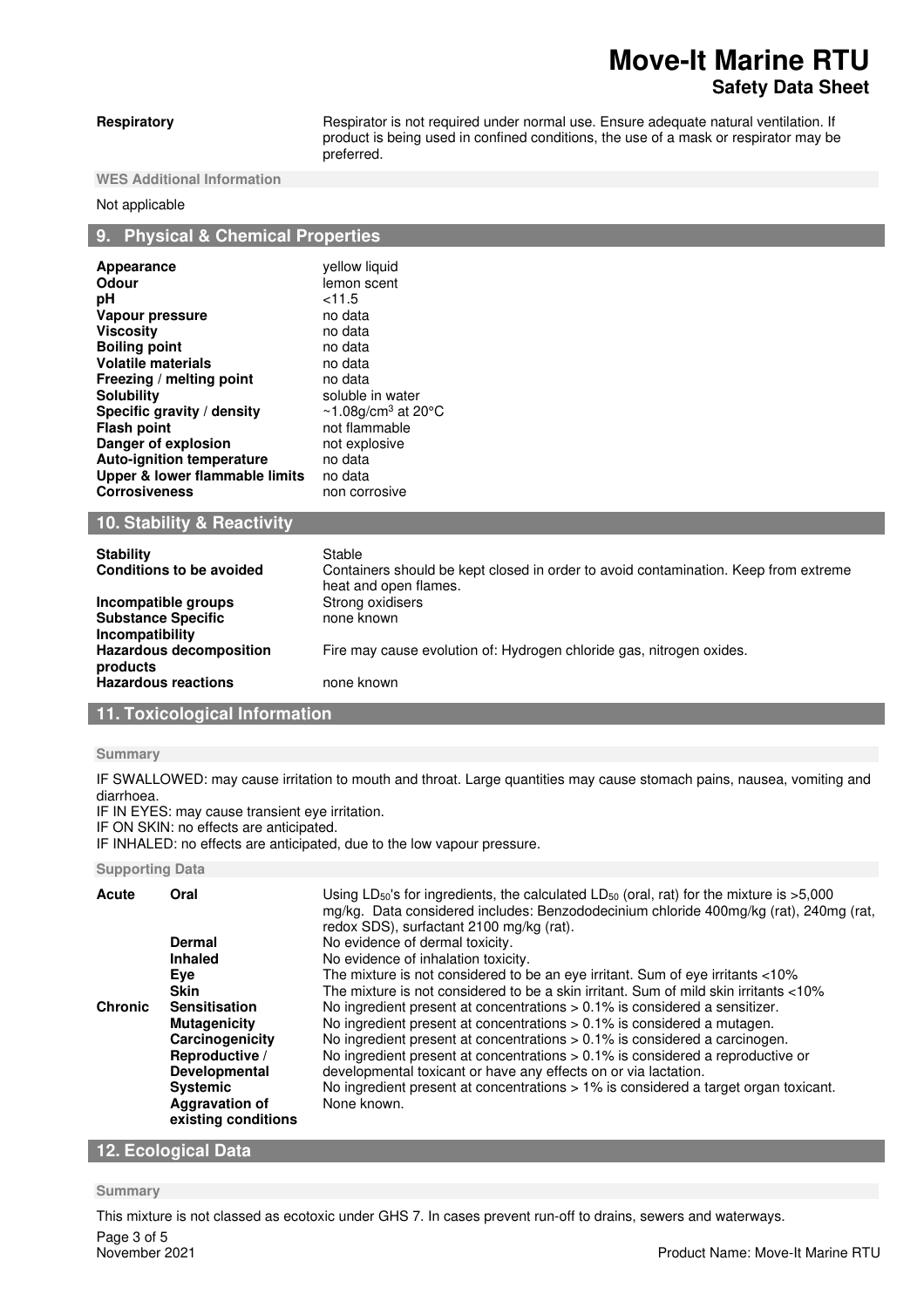| <b>Supporting Data</b>                                                                                                                                                                         |                                                                                                                                                                                                                                                                                                                                                                                                                                                                                                                                                                                                                                                                                                                                                      |  |  |
|------------------------------------------------------------------------------------------------------------------------------------------------------------------------------------------------|------------------------------------------------------------------------------------------------------------------------------------------------------------------------------------------------------------------------------------------------------------------------------------------------------------------------------------------------------------------------------------------------------------------------------------------------------------------------------------------------------------------------------------------------------------------------------------------------------------------------------------------------------------------------------------------------------------------------------------------------------|--|--|
| <b>Aquatic</b><br><b>Bioaccumulation</b><br>Degradability<br>Soil<br><b>Terrestrial vertebrate</b><br><b>Terrestrial invertebrate</b><br><b>Biocidal</b><br><b>Environmental effect levels</b> | Using $EC_{50}$ 's for ingredients, the calculated $EC_{50}$ for the mixture is >1mg/L. Data<br>considered includes:<br>Benzododecinium chloride 0.560mg/L (fish, as 50%), 0.12mg/L (aquatic invertebrates,<br>as 50%),<br>Biodegradable surfactant 0.29 mg/L (48hr, Daphnia magna), 0.05 mg/L (96hr, algae),<br>3.7 mg/l (96hr, Bluegill fish), LD <sub>50</sub> 900 mg/kg (Red-winged blackbird).<br>This mixture is not considered bioaccumulative.<br>Benzododecinium chloride is considered biodegradable.<br>No evidence of soil toxicity.<br>No evidence of ecotoxicity towards terrestrial vertebrates.<br>No evidence of ecotoxicity towards terrestrial invertebrates.<br>no data<br>No EELs are available for this mixture or ingredients |  |  |
| <b>13. Disposal Considerations</b>                                                                                                                                                             |                                                                                                                                                                                                                                                                                                                                                                                                                                                                                                                                                                                                                                                                                                                                                      |  |  |
| <b>Restrictions</b>                                                                                                                                                                            | There are no product-specific restrictions, however, local council and resource consent                                                                                                                                                                                                                                                                                                                                                                                                                                                                                                                                                                                                                                                              |  |  |
| Disposal method                                                                                                                                                                                | conditions may apply, including requirements of trade waste consents.<br>Disposal of this product must comply with the Hazardous Substances (Disposal) Notice<br>2017 and the requirements of the Resource Management Act for which approval should<br>be sought from the Regional Authority. The substance must be treated and therefore<br>rendered non-hazardous before discharge to the environment.                                                                                                                                                                                                                                                                                                                                             |  |  |
| <b>Contaminated packaging</b>                                                                                                                                                                  | Disposal of contaminated packaging must comply with the Hazardous Substances<br>(Disposal) Notice 2017 clause 12. Ensure that the package is renedered incapable of<br>containing any substance and is disposed in a manner that is consistent with the<br>requirements of the substance it contained and the material of the package. If possible<br>reuse or recycle packaging.                                                                                                                                                                                                                                                                                                                                                                    |  |  |
| <b>14. Transport Information</b>                                                                                                                                                               |                                                                                                                                                                                                                                                                                                                                                                                                                                                                                                                                                                                                                                                                                                                                                      |  |  |
| <b>UN</b> number:<br>NA.<br><b>NA</b><br>Class(es)<br><b>Precautions:</b><br>NA.                                                                                                               | There are no specific restrictions for this product (not a dangerous good).<br>Proper shipping name:<br><b>NA</b><br>Packing group:<br><b>NA</b><br>Hazchem code:<br><b>NA</b>                                                                                                                                                                                                                                                                                                                                                                                                                                                                                                                                                                       |  |  |
| 15. Regulatory Information                                                                                                                                                                     |                                                                                                                                                                                                                                                                                                                                                                                                                                                                                                                                                                                                                                                                                                                                                      |  |  |
| This substance is not considered to be hazardous under HSNO.<br>All ingredients appear on the NZIoC.                                                                                           |                                                                                                                                                                                                                                                                                                                                                                                                                                                                                                                                                                                                                                                                                                                                                      |  |  |
| <b>Specific Workplace Controls</b>                                                                                                                                                             |                                                                                                                                                                                                                                                                                                                                                                                                                                                                                                                                                                                                                                                                                                                                                      |  |  |
| Key workplace requirements are:<br><b>SDS</b><br>Inventory<br>Packaging                                                                                                                        | Not required (non hazardous), but best practice to have the SDS available.<br>An inventory of all hazardous substances must be prepared and maintained.<br>All hazardous substances should be appropriately packaged including substances<br>that have been decanted, transferred or manufactured for own use or have been<br>supplied                                                                                                                                                                                                                                                                                                                                                                                                               |  |  |
| Labelling<br>Emergency plan<br>Certified handler<br>Tracking                                                                                                                                   | Must comply with the Hazardous Substances (Labelling) Notice 2017.<br>Not required.<br>Not required.<br>Not required.                                                                                                                                                                                                                                                                                                                                                                                                                                                                                                                                                                                                                                |  |  |

Bunding & secondary containment Not required. Signage Not required. Location compliance certificate Mot required. Flammable zone Not required.<br>
Fire extinguisher Not required. Fire extinguisher

Note: The above workplace requirements apply if only this particular substance is present. The complete set of controls for a location will depend on the classification and total quantities of other substances present in that location.

**Other Legislation** 

In New Zealand, the use of this product may come under the Resource Management Act and Regulations, the Health and Safety at Work Act 2015 and the Health and Safety at Work (General Risk and Workplace Management) Regulations 2016, local Council Rules and Regional Council Plans.